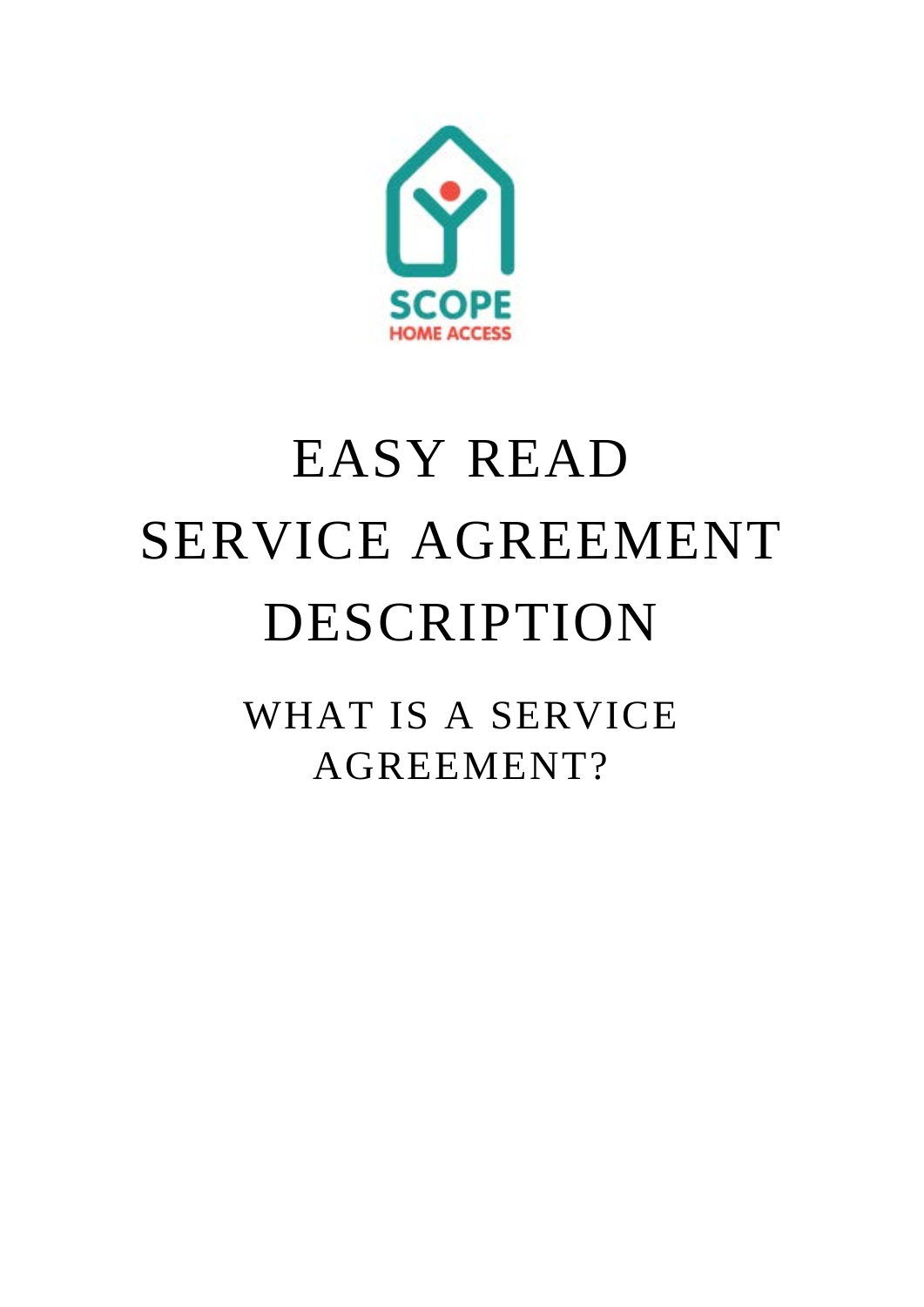

This document will help you learn about a **Service Agreement**.



A Service Agreement is a **document.**

It is for you and your service provider.

The **Service Provider** is the person or organisation that provides you with supports.



The document says that you both **agree** about the services you are going to receive.

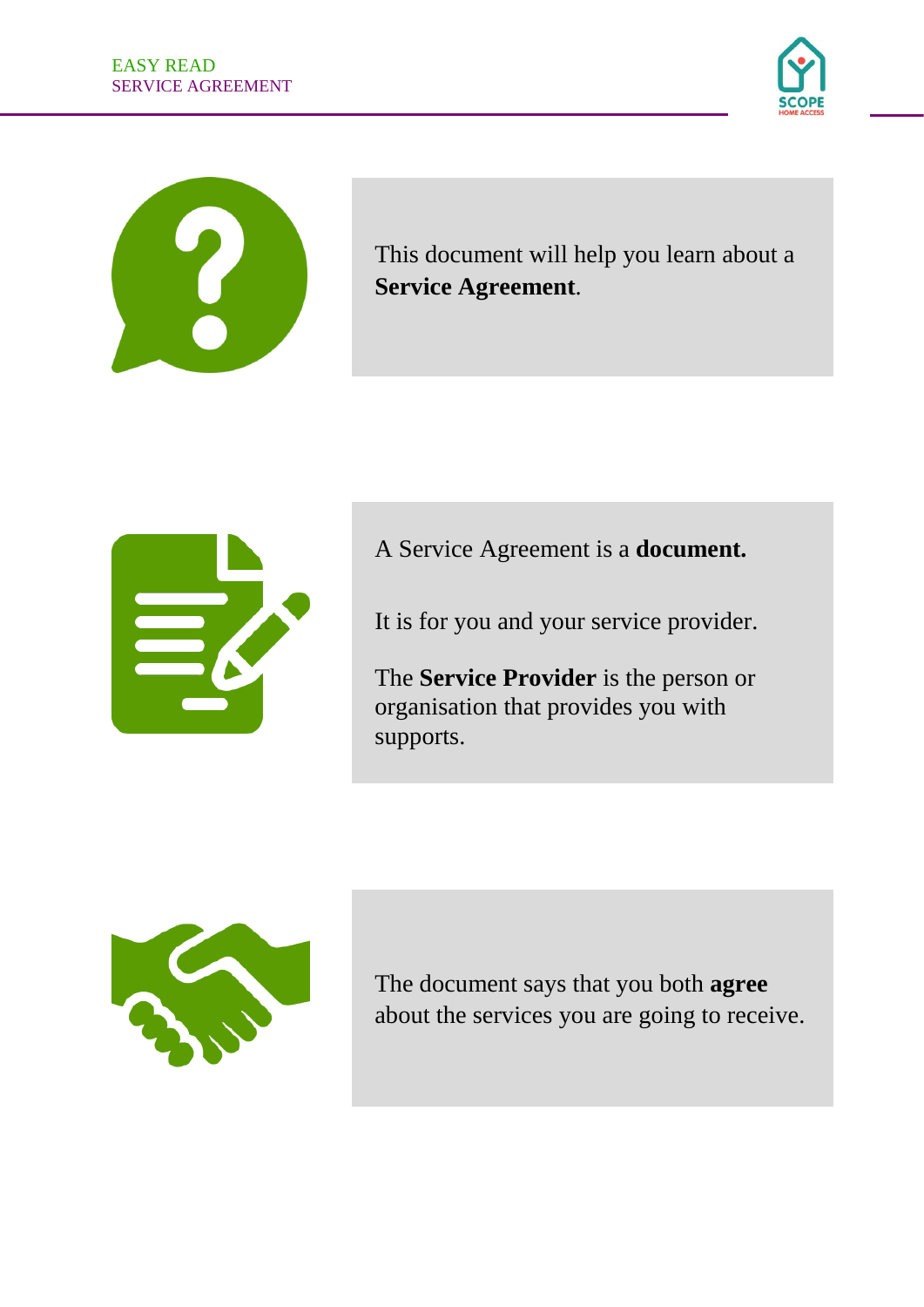



When you have agreed, you both **sign** the document.



The Service Agreement is a good way to make sure you receive the services that are right for you.



And having a Service Agreement is a helpful way to make sure you have everything in writing if any problems occur.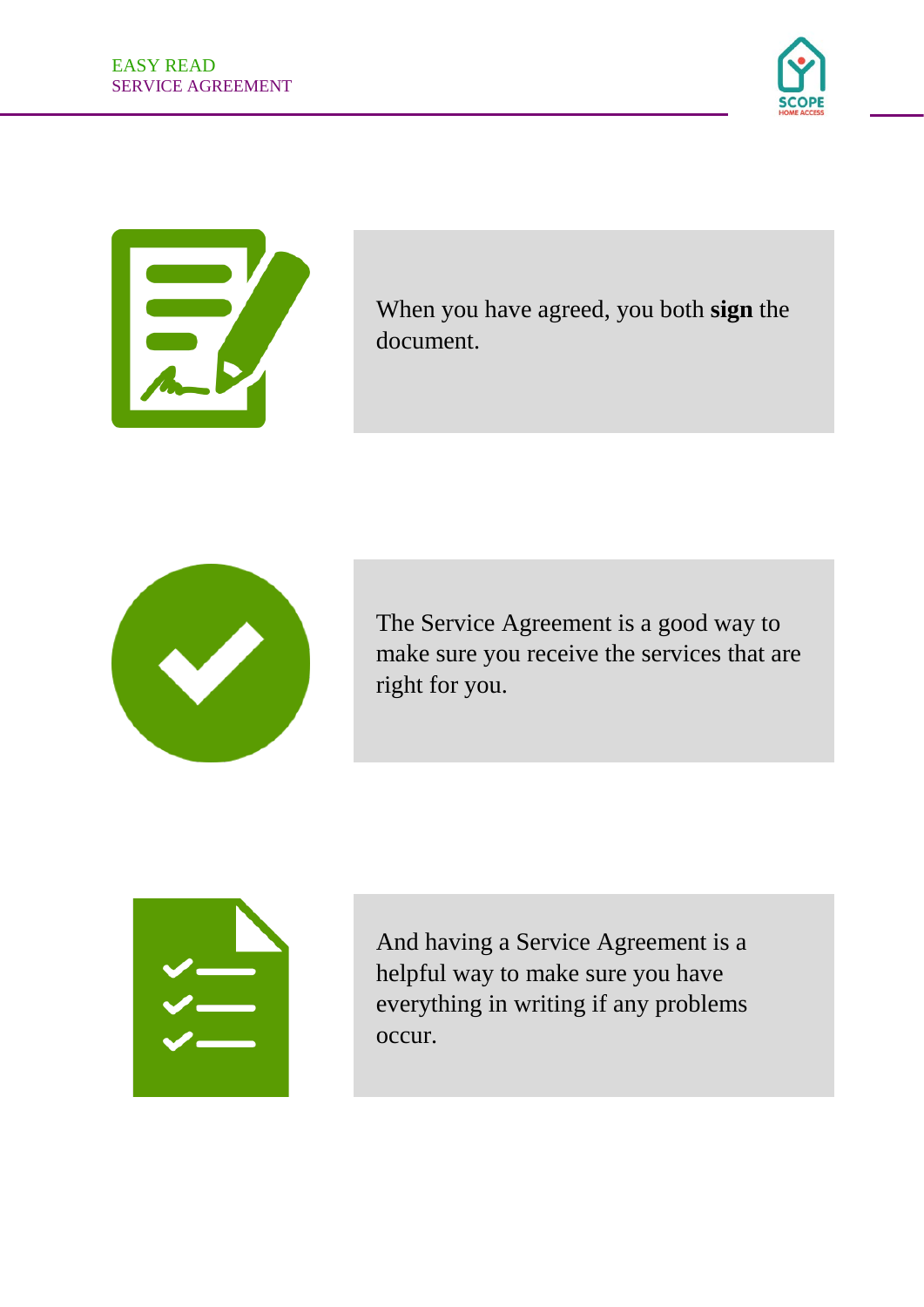



How to make a **Service Agreement**?



You can ask another **trusted person** to enter into the Agreement for you.

This might be a family member, carer, friend or other person.

The trusted person can speak for you.



Also, it's a good idea to take a copy of your **NDIS Plan** to any meetings you have about your Service Agreement.

If you want to, you can **attach a copy** of your NDIS Plan to the Agreement.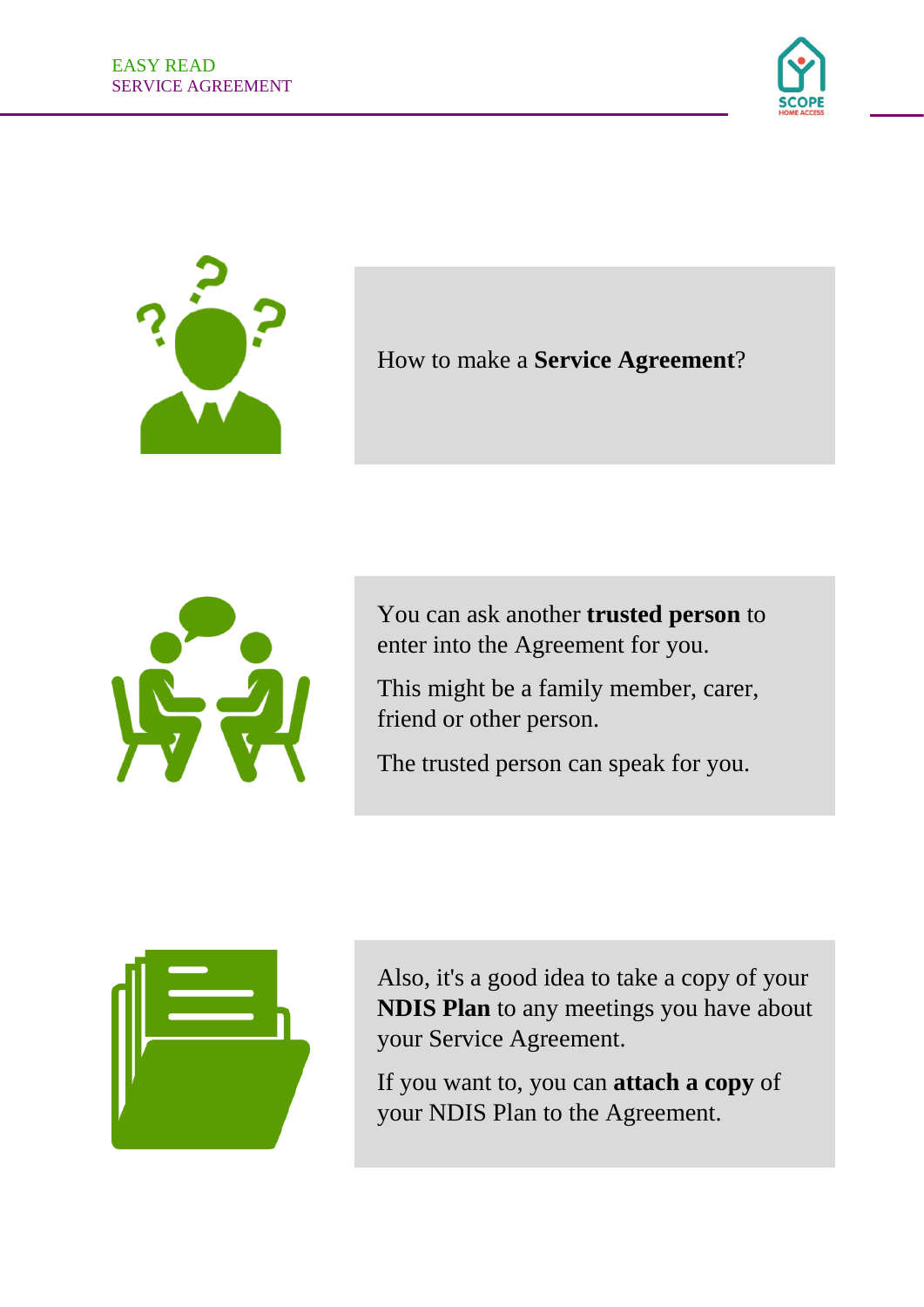



What should the Service Agreement **include**?



The Service Agreement should include information about the **supports** you receive.



Talk to your Service Provider about your supports. Tell us:

- What type of supports you need,
- How you want the supports,
- Who you want to work with you,
- When you need supports,
- How long you will need the supports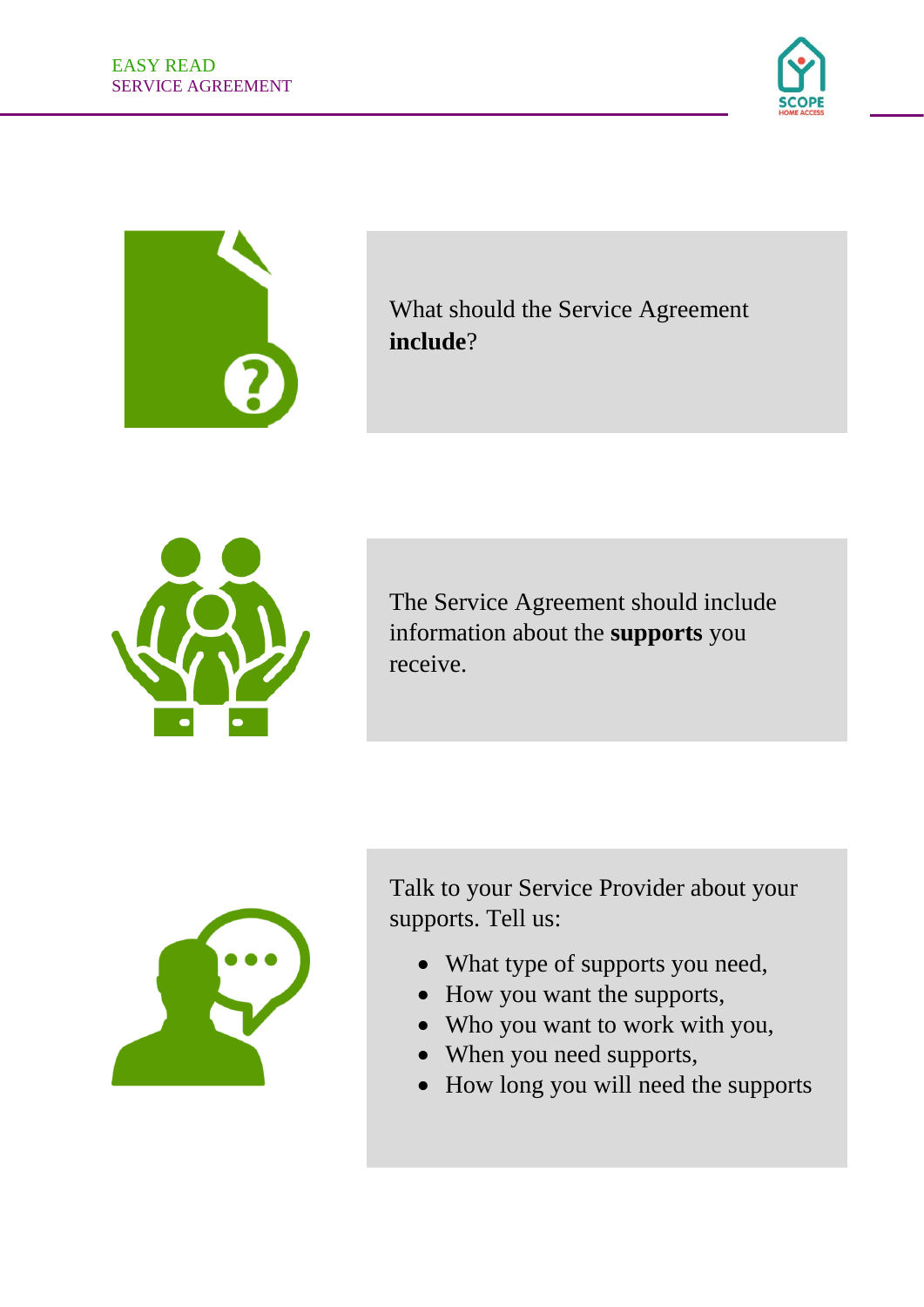



What is expected of you - this is about your responsibilities.

What is expected of your Service Provider.



How you can end or change the Service Agreement.

What you can do if any **problems** occur.



## **Costs**

- How much the service costs
- When you pay
- How to pay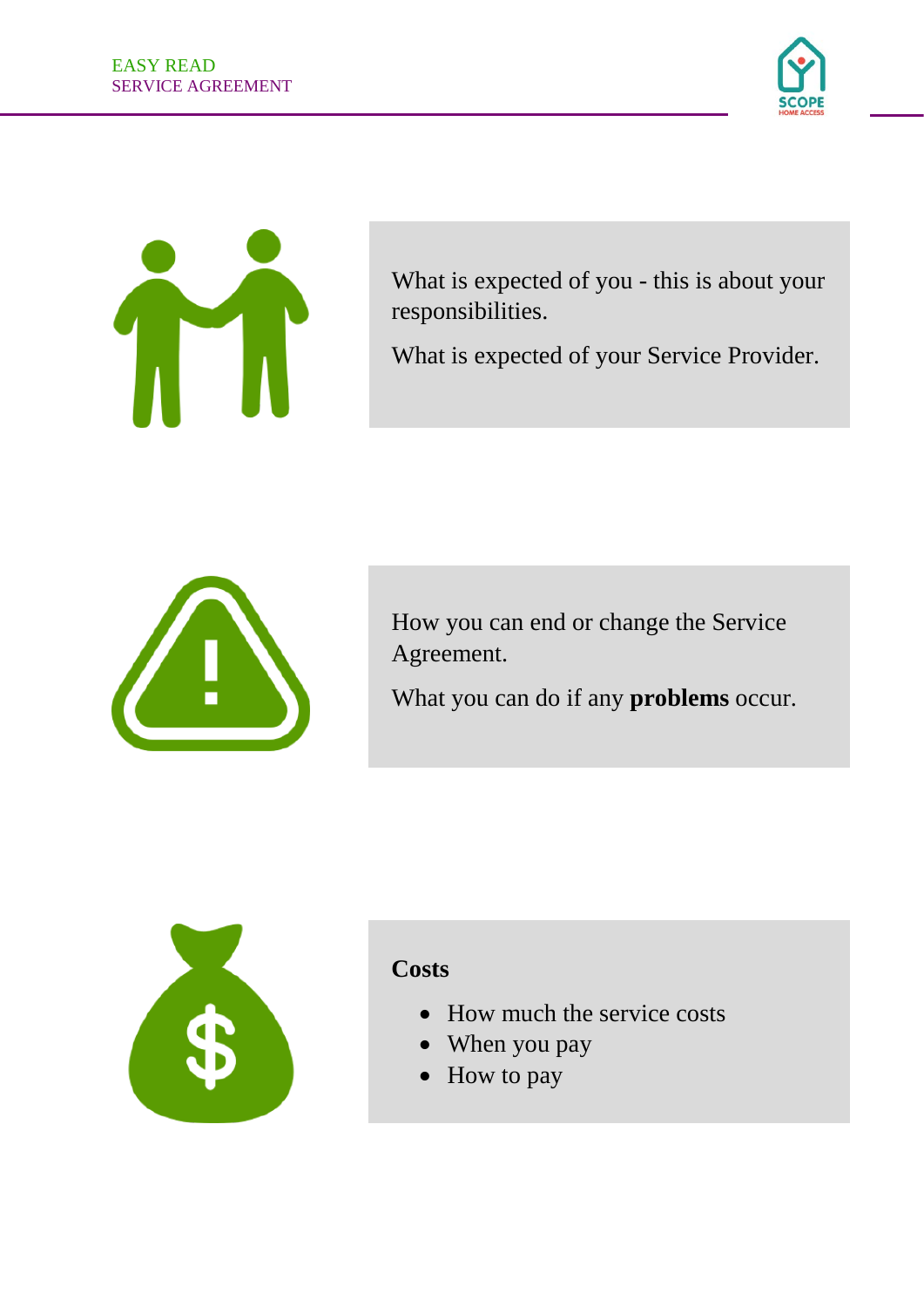



The Service Provider will let you know:

- your rights
- what supports will be provided
- your responsibilities
- their responsibilities
- Of any considerations (if required)



Together we will:

- Consult and talk to each other
- Write the agreement



When do you **sign** the agreement?

(Answer on next page.)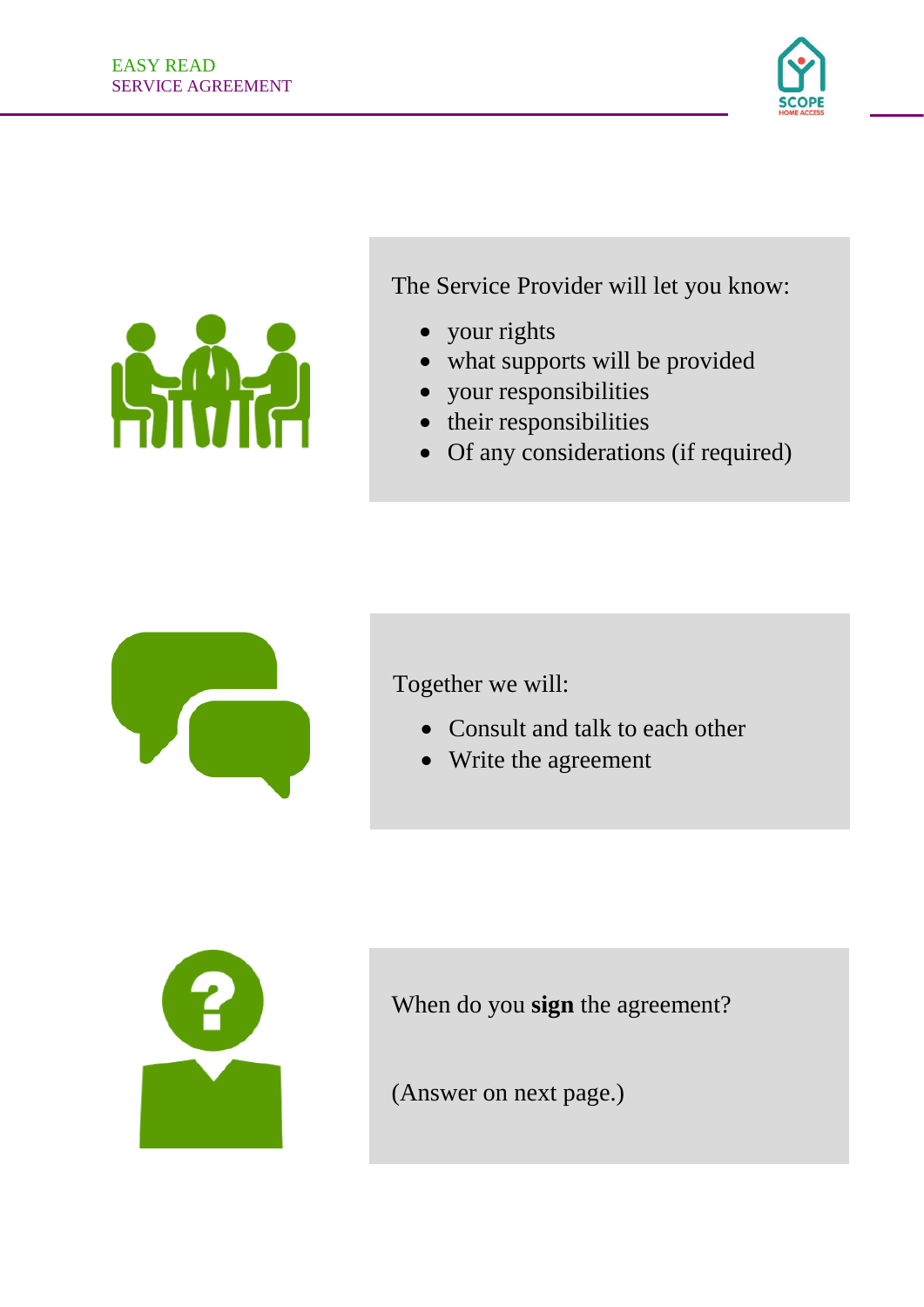



After you or your trusted has person has read the agreement.



After you or your trusted person is happy that the agreement meets your need and that you have had your say.

![](_page_7_Picture_6.jpeg)

After the Service Provider agrees with what is written.